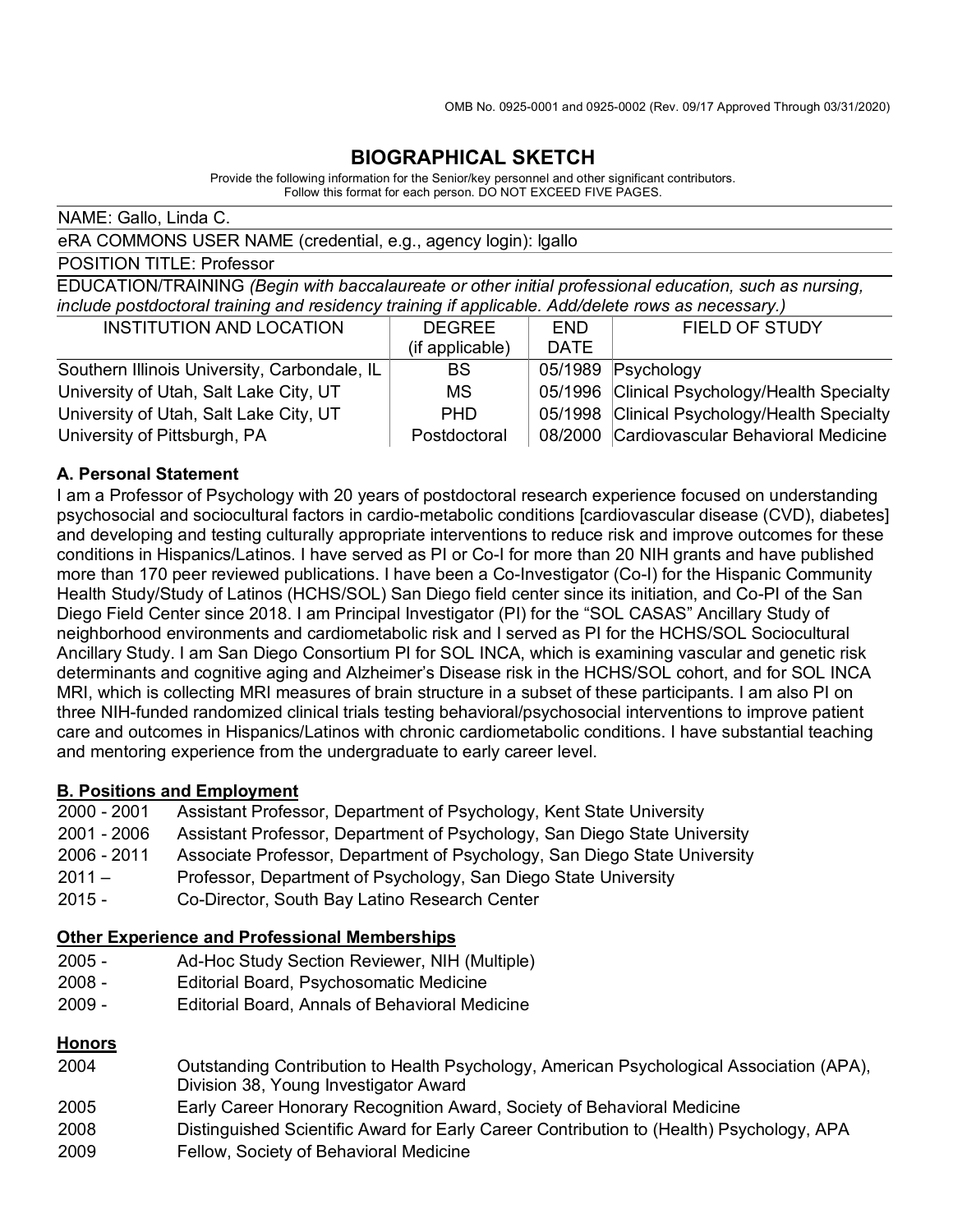2012 Fellow, APA and APA Division 38

2013 & 2015 Most Influential Professor, SDSU/UCSD Joint Doctoral Program in Clinical Psychology

2016 SDSU Alumni Award for Outstanding Faculty Contributions

### **C. Contributions to Science.** *(Mentees shown in italics)*

- 1. **Developing innovative models to understand health disparities.** Social and psychological factors are fundamental to understanding socioeconomic and ethnic/racial disparities in health. Much of the work in this area has lacked the theoretical grounding necessary to drive scientific advances. Early in my career, I developed the *Reserve Capacity Model* as a framework for elucidating psychosocial factors in socioeconomic status (SES) health disparities. I later modified this framework to emphasize sociocultural variables in ethnic/racial disparities, with a specific focus on Latino/Hispanic health. Publications describing these models and associated studies and reviews have guided my work and that of numerous researchers in the area, have been published in top-tiered journals, and are widely cited.
	- a. **Gallo LC,** Carlson JA, Sotres-Alvarez D, Sallis JF, Jankowska MM, Roesch SC, Gonzalez F 2nd, Geremia CM, Talavera GA, Rodriguez TM, Castañeda SF, Allison MA. The Hispanic Community Health Study/Study of Latinos Community and Surrounding Areas Study: sample, design, and procedures. Ann Epidemiol. 2019 Feb;30:57-65. PMID: 30551973; PMCID: PMC6415666.
	- b. **Gallo LC,** Penedo FJ, Carnethon M, Isasi CR, Sotres-Alvarez D, Malcarne VL, Roesch SC, Youngblood ME, Daviglus ML, Gonzalez P, Talavera GT. The Hispanic Community Health Study/Study of Latinos Sociocultural Ancillary Study: Sample, design, and procedures. Ethn Dis. 2014 Winter;24(1):77-83. PMID: 24620452; PMCID: PMC3986116.
	- c. Matthews KA**, Gallo LC.** Psychological perspectives on pathways linking socioeconomic status and physical health. Annu Rev Psychol. 2011;62:501-30. PMID: 20636127; PMCID: PMC3121154.
	- d. **Gallo LC,** Matthews KA. Understanding the association between socioeconomic status and physical health: Do negative emotions play a role?. Psychol Bull. 2003 Jan: 129(1): 10-51. PMID: 12555793. (1200+ Google Scholar citations).
- 2. **Understanding sociocultural factors cardiometabolic risk.** Sociocultural factors relate to cardiometabolic disorders with effects of similar magnitude to traditional risk factors such as smoking and hypertension. Until recently, little research had examined these associations in Hispanics/Latinos, who are vulnerable to social adversities (e.g., discrimination, low SES), while also benefitting from unique cultural resources (e.g., strong social networks, family cohesion). My research has advanced science in this area through observational trials identifying central sociocultural factors in cardiometabolic health of San Diego area Latinas (R01HL081604 & R56 HL081604, Gallo), and Hispanic/Latino adults nationally [HCHS/SOL ancillary study (AS); RC2HL101649, Gallo & Penedo]. I have extended this work to examine multi-level sociocultural factors in Hispanic/Latino youth health (SOL AS; R01HL10213020, Isasi & Ayala) and neighborhood environments in cardiometabolic risk (SOL AS; R01DK106209-04 Gallo & Allison). This body of work highlights the roles of adversity and chronic stress, and protective factors uch as social support, in Hispanic/Latino cardiometabolic health. The studies also point to the relevance of behavioral pathways, including physical activity and sleep, that underlie these associations.
	- a. **Gallo LC,** Roesch SC, Bravin JI, Savin KL, Perreira KM, Carnethon MR, Delamater AM, Salazar CR, Lopez-Gurrola M, Isasi CR. Socioeconomic adversity, social resources, and allostatic load among Hispanic/Latino Youth: The Study of Latino Youth. Psychosom Med. 2019 Apr;81(3):305-312. PMID: 30633066; PMCID: PMC6443433.
	- a. *McCurley JL,* Penedo F, Roesch SC, Isasi CR, Carnethon M, Sotres-Alvarez D, Schneiderman N, Gonzalez P, Chirinos DA, Camacho A, Teng Y, **Gallo LC.** Psychosocial factors in the relationship between socioeconomic status and cardiometabolic risk: The HCHS/SOL Sociocultural Ancillary Study. Ann Behav Med. 2017 Aug;51(4):477-488. PMID: 28130624; PMCID: PMC5529279.
	- b. **Gallo LC**, *Fortmann AL, McCurley JL*, Isasi CR, Penedo FJ, Daviglus ML, Roesch SC, Talavera GA, Gouskova N, Gonzalez F 2nd, Schneiderman N, Carnethon MR. Associations of structural and functional social support with diabetes prevalence in U.S. Hispanics/Latinos: Results from the HCHS/SOL Sociocultural Ancillary Study. J Behav Med. 2015 Feb;38(1):160-70. PMID: 25107504; PMCID: PMC4349398.
	- c. **Gallo LC,** Roesch SC, *Fortmann AL,* Carnethon MR, Penedo FJ, Perreira K, Birnbaum-Weitzman O, Wassertheil-Smoller S, Castañeda SF, Talavera GA, Sotres-Alvarez D, Daviglus ML, Schneiderman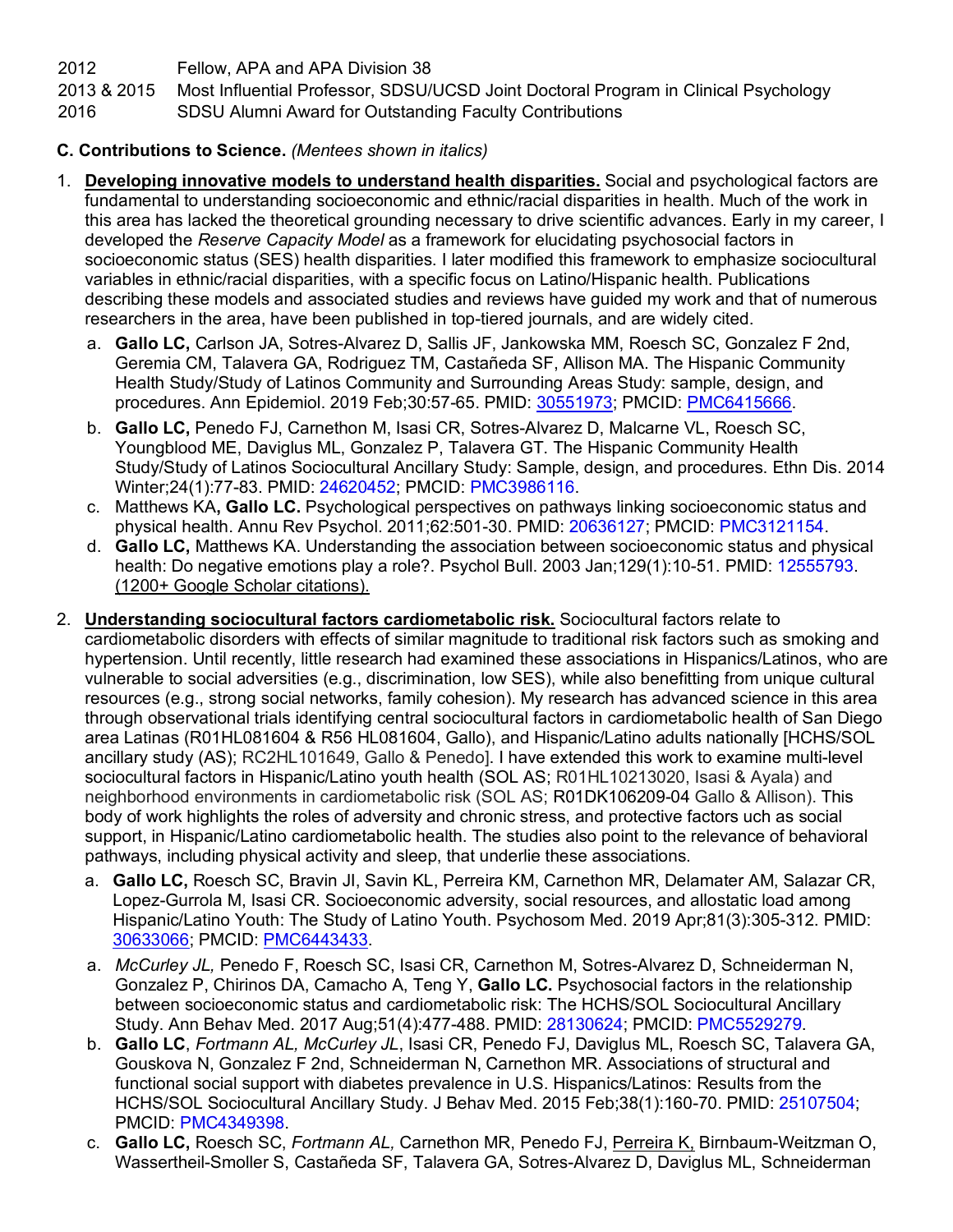N, Isasi CR. Associations of chronic stress burden, perceived stress, and traumatic stress with cardiovascular disease prevalence and risk factors in the Hispanic Community Health Study/Study of Latinos Sociocultural Ancillary Study. Psychosom Med. 2014 Jul-Aug;76(6):468-75. PMID: 24979579; PMCID: PMC4349387.

- 3. **Interventions to reduce chronic disease disparities among Hispanics/Latinos.** In recent research, I have applied findings from these conceptual and epidemiological studies to inform and test culturally appropriate, "real world" prevention and intervention programs to improve Hispanic/Latino cardiometabolic health and reduce disparities. Our trials have shown preliminary effectiveness of a peer educator led diabetes prevention intervention for Latinas with gestational diabetes history in improving physiological indicators of diabetes risk (Philis-Tsimikas et al, 2014), and have demonstrated that an efficient text-based intervention, versus usual care, improves glycemic control in Hispanics/Latinos with poorly controlled diabetes (Fortmann et al., 2017). I am now serving as mPI for 3 ongoing randomized trials (R18 DK104250-04; NR015754-04; R01DK112322-03; Gallo & Philis-Tsimikas, mPIs) in this area. Unique features of the interventions we are testing include delivery by low-cost personnel working at top of license, technological advances to improve patient adherence and provider-patient communication, and integrated models that address both behavioral and physical healthcare needs of underserved patients of San Diego federally qualified health centers, and a local safety net hospital.
	- a. *McCurley JL, Fortmann AL, Gutierrez AP, Gonzalez P,* Aamad A, Philis-Tsimikas A, & **Gallo LC.** (2017). Pilot test of a culturally appropriate tailored diabetes prevention intervention for at-risk Latina women. Diabetes Educ. 2017 Dec;42(6):631-640. PMID: 29059040; PMCID:PMC5849058.
	- b. *Fortmann AL*, **Gallo LC,** Garcia MI, Taleb M, Euyoque JA, Clark T, Skidmore J, Ruiz M, Dharkar-Surber S, Schultz J, Philis-Tsimikas A. Dulce Digital: An mHealth SMS-based intervention improves glycemic control in Hispanics with type 2 diabetes. Diabetes Care, 2017; Oct;40(10):1349-1355. PMID: 28600309; PMCID PMC5606313.
	- c. *McCurley JL, Gutierrez AP,* **Gallo LC.** Diabetes prevention in U.S. Hispanic adults: A systematic review of culturally tailored interventions. Am J Prev Med. 2017 Apr;52(4):519-529. PMID: 27989451; PMCID: PMC5362335.
	- d. Philis-Tsimikas A, Fortmann AL, Dharkar-Surber S, Euyoque JA, Ruiz M, Schultz J**, Gallo LC.** Dulce Mothers: An intervention to reduce diabetes and cardiovascular risk in Latinas after gestational diabetes. Transl Behav Med. 2014 Mar;4(1):18-25. PMID: 24653773; PMCID: PMC3958598.
- 4. **Training and workforce development.** I am strongly invested in training to enhance diversity in the scientific and healthcare workforce, as a means of accelerating efforts to reduce health disparities. As Professor of Psychology at SDSU, a Hispanic Serving Institution, I have been principal research advisor for more than 150 undergraduate trainees, more than 20 masters or doctoral students, four post-doctoral trainees, and have mentored numerous early stage investigators. The vast majority of these trainees have been from racial/ethnic groups that are historically underrepresented in science. I have served as a Co-I and mentor on training programs designed to foster scientific diversity, particularly among Hispanics/Latino trainees (e.g., R25 MD006853; R25 HL105430). I have also mentored and co-mentored trainees who have obtained NIH-funded diversity supplements or other individual (e.g., F31, K23) or institutional (e.g. T32) funding to support their research and training. Many of my former pre- and postdoctoral trainees have gone on to positions as independent scientists, and many undergraduate trainees have successfully pursued medical or doctoral graduate training. Representative publications highlighting the recent work of my trainees and mentees are shown below.
	- a. *Bravin JI, Gutierrez AP, McCurley JL,* Roesch SC, Isasi CR, Delamater AM, Perreira KM, Van Horn L, Castañeda SF, Pulgaron ER, Talavera GA, Daviglus ML, Lopez-Class M, Zeng D, **Gallo LC.** Extra-familial social factors and obesity in the Hispanic Community Children's Health Study/Study of Latino Youth. J Behav Med. 2019 Mar 25;PubMed PMID: 30911873.
	- b. *López-Cevallos DF, Gonzalez P,* Bethel JW, Castañeda SF, Isasi CR, Penedo FJ, Ojeda L, Davis SM, Chirinos DA, Molina KM, Teng Y, Bekteshi V**, Gallo LC.** Is there a link between wealth and cardiovascular disease risk factors among Hispanic/Latinos? Results from the HCHS/SOL sociocultural ancillary study. Ethn Health. 2018 Nov;23(8):902-913. PubMed PMID: 28385069; PubMed Central PMCID: PMC5796865.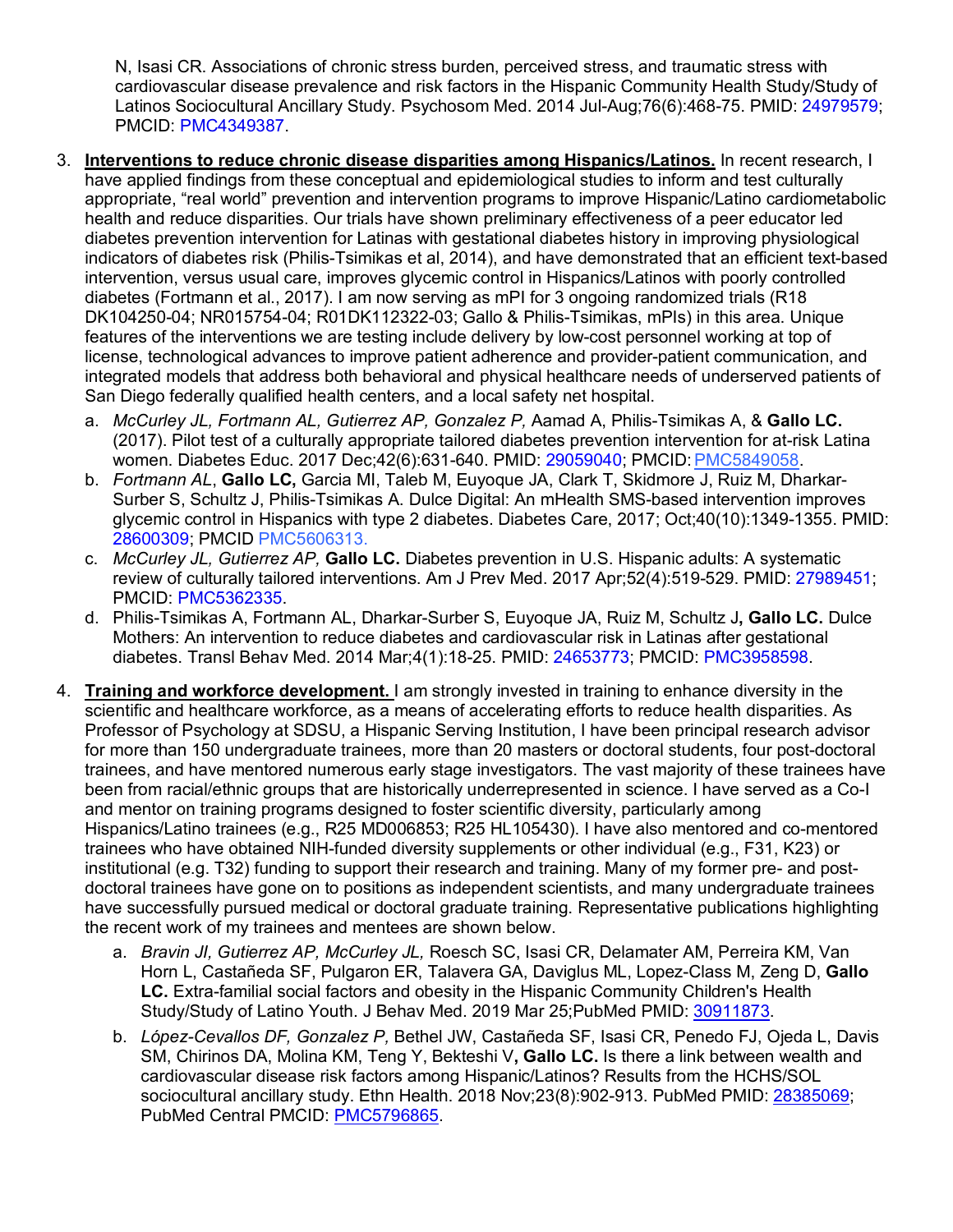- c. *Gutierrez AP, Fortmann AL, Savin K, Clark TL,* Gallo LC. Effectiveness of diabetes selfmanagement education programs for US Latinos at improving emotional distress: A systematic review. Diabetes Educ. 2019 Feb;45(1):13-33. PMID: 30569831; PMCID: PMC6391176.
- d. *González P, Nuñez A, Merz E,* Brintz C, Weitzman O, Navas EL, Camacho A, Buelna C, Penedo FJ, Wassertheil-Smoller S, Perreira K, Isasi CR, Choca J, Talavera GA, **Gallo LC**. Measurement properties of the Center for Epidemiologic Studies Depression Scale (CES-D 10): Findings from HCHS/SOL. Psychol Assess. 2017 Apr;29(4):372-381. PMID: 27295022; PMCID: PMC5154787.

https://www.ncbi.nlm.nih.gov/sites/myncbi/linda.gallo.1/bibliography/47617036/public/?sort=date&direction=de scending (For full bibliography)

## **D. Additional Information: Research Support**

## **Current Research Support (Most Relevant First)**

# **NIH/NHLBI 1 75N92019D00014-01** Talavera, Gregory A (PI) 11/30/18-11/29/24

Hispanic Community Health Study/Study of Latinos (HCHS/SOL) Field Center

The scientific aims of the renewal of the HCHS/SOL are to: (1) Further investigate the relationship between baseline health profile and future fatal and non-fatal cardiovascular pulmonary disease events in the whole cohort, and by Hispanic/Latino heritage group; (2) Identify putative causes for diseases and conditions highly prevalent among all or some Hispanic/Latino heritage groups [e.g., diabetes mellitus, asthma, chronic obstructive pulmonary disease, left ventricular hypertrophy]; and (3) Assess the impact of changes in socioeconomic factors, acculturation, and access to medical care on the health of the cohort. Role: Co-PI

**NIH/NIDDK 5 R01 DK106209-04** Gallo, Linda C (PI) & Allison, Matthew (PI) 07/01/15-06/30/19 Neighborhood Environments and Cardiometabolic Disorders in Hispanic/Latinos ("SOL CASAS") The major goal of this project is to test an innovative, comprehensive, socio-ecological model of built and social neighborhood influences on cardiometabolic health in Hispanics/Latinos from the San Diego HCHS/SOL cohort. Role: PI

# **NIH/NIA 7 R01 AG048642-05** Gonzalez, Hector (PI) 09/01/15-04/30/20

Study Latinos-Investigation of Neurocognitive Aging/ SOL Neurocognitive Ancillary Study (SOL INCA) This study is examining the prevalence and progression of cognitive impairment in participants (45 years and older) from the HCHS/SOL, and associations among cognitive function, genetic predisposing factors, and cardiovascular disease risk factors over time. Role: SDSU Consortium PI

# **NIH/NIA 5 R01 AG054548-02** DeCarli, Charles (PI) 07/15/17-06/30/22

Study of Latinos: SOL INCA MRI The SOL-INCA-MRI ancillary study conducting comprehensive MRI quantification in 2800 HCHS/SOL participants (ages 18 to 74 when enrolled) with normal and impaired cognition. Indicators of vascular brain injury, and measures of cortical volume, cortical thickness and hippocampal volume will be used to estimate Alzheimer's related patterns of cerebral atrophy. In addition, fine-scale population structure will be used to identify novel genetic loci for MRI-defined cardiovascular and structural endophenotypes and their neurocognitive outcomes in the subset of participants also enrolled in "SOL-INCA". Role: SDSU Consortium PI

**NIH/NIDDK 1 R01 DK116028-01A1** Siega-Riz, AM (PI) & Sotres-Alvarez, D (PI) 09/18/18-06/30/23 Preconceptional health of Latinas and its association with child adiposity – Ancillary Study (SOL FLOR) The goals of this ancillary study to the HCHS/SOL are to identify early modifiable determinants of child's weight and adiposity status. The study aims to: 1) Examine the association between preconception maternal cardiometabolic markers and diet with child's body fat patterning among Hispanic/Latino children; 2) Identify early childhood predictors of body fat patterning among Hispanic/Latino children; and 3) Examine the